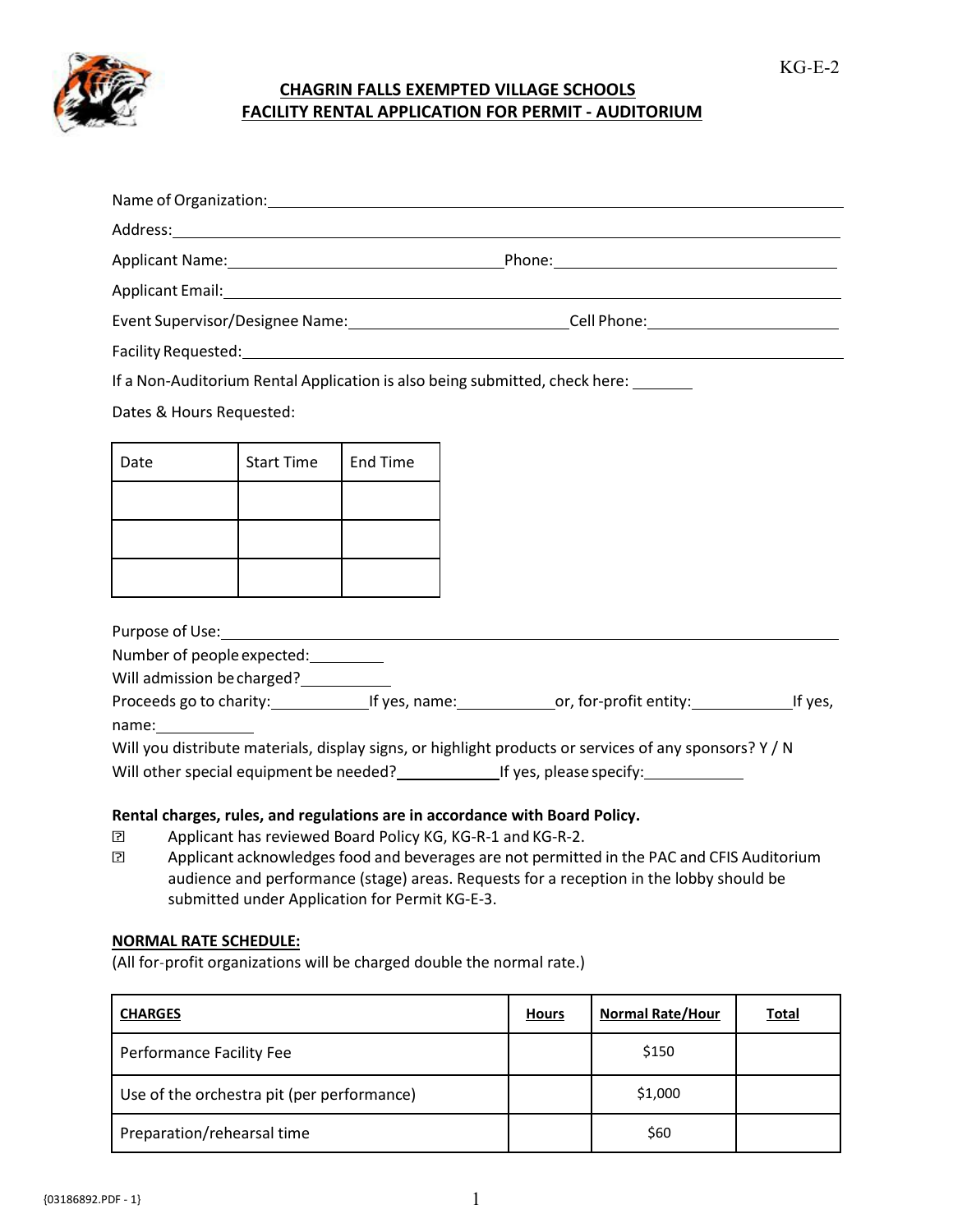| Auditorium Equipment Manager                |  | \$65         |  |  |
|---------------------------------------------|--|--------------|--|--|
| Custodial/Maintenance Personnel             |  | \$41.50      |  |  |
| Audio/Visual Equipment (microphones)        |  | \$25/day     |  |  |
| Follow Spot Light (Requires Technician)     |  | \$25/day     |  |  |
| Piano                                       |  | \$50 per day |  |  |
| <b>Projection Equipment</b>                 |  | \$50 per day |  |  |
| Platform Risers (available 8", 16", 24"hts) |  | \$10/each    |  |  |
| Orchestra Shell<br>\$200 per day            |  |              |  |  |
| <b>Choir Risers</b><br>\$100 per day        |  |              |  |  |
| <b>TOTAL</b>                                |  |              |  |  |

A non-refundable deposit of 25% of the estimated cost is required in order to reserve a date. The remaining 75% must be paid at least 24 hours prior to the event. Failure to submit payment in advance of the date of rental will forfeit the use of the facilities on the date(s) assigned. Full payment for costs incurred beyond original estimates must be made within 30 days after the event.

## **Checks Payable to:** *Chagrin Falls Board of Education*

By initialing here, the renter agrees to defend, indemnify and hold harmless the Chagrin Falls Exempted Village School District Board of Education, its members, officers, employees, and agents from any claim, demand, suit, loss, cost of expense, or any damage which may be asserted, claimed, or recovered against the Board or by reason of any damage to property, personal injury or bodily injury, including death, sustained by any person whomsoever, including claims related in any way to exposure, transmission, or contraction of COVID-19 or other illness and which damage, injury, or death arises out of or is incident to or in any way connected with the performance of this contract and/or the group's use of the District's facilities and grounds, and regardless of which claim, demand, damage, loss, cost of expense is caused in whole or in part by the negligence of the renter, or by third parties, or by the agents, servants, employees or factors of any of them.

By initialing here, the renter confirms understanding that food and beverages are not permitted in the Auditoriums.

| <b>Signature of Applicant:</b>                           | Date: |  |
|----------------------------------------------------------|-------|--|
| <b>Director of Operations and Strategic Initiatives:</b> | Date: |  |
| Superintendent:                                          | Date: |  |

Copy of this application, certificate of insurance, and check for deposit must be received by the Director of Operations and Strategic Initiatives*,* Facilities Office, Chagrin Falls Exempted Village Schools, 400 E. Washington St., Chagrin Falls, OH 44022 prior to rental.